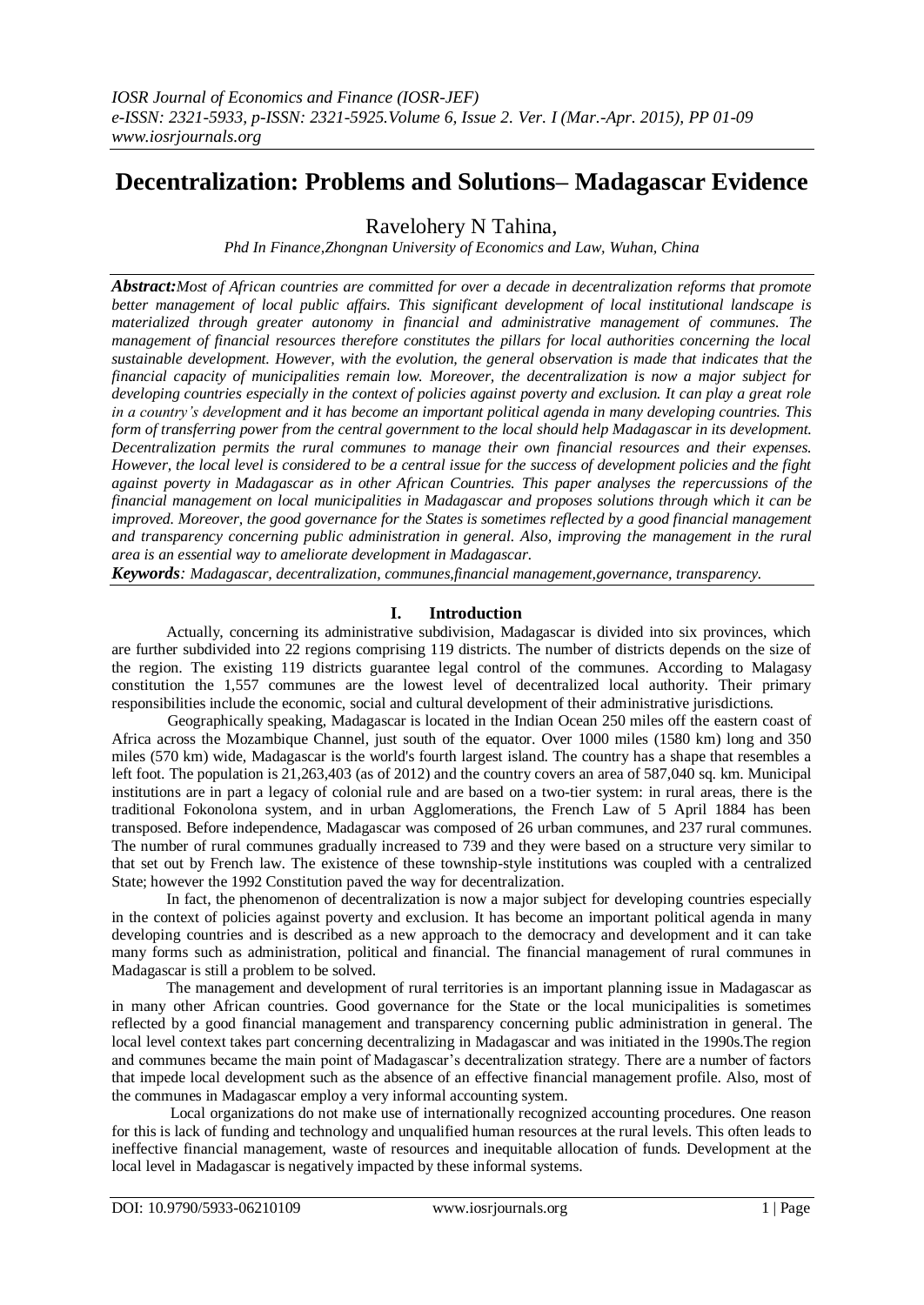Finally, the aim of this paper is to provide guidelines for improving the financial management system in Madagascar, to increase more transparency over the financial situation of each commune, to improve the human resources skillset and to improve efficiency and organization within the commune to be efficient and well organized. This paper explores inefficiencies in the financial management systems at the rural level and proposes methods through which it can be improved. Moreover, improving the management in local municipalities is an essential step to ameliorate the development of Madagascar.

#### **Generality**

## **II. Concept Of Decentralization**

In recent decades, decentralization has come to be regarded as an essential element of democratic governance and most Western states as well as some non- Western states have implemented decentralization reforms. There are, however, some distinct ways of understanding decentralization. These are distinguished as political, administrative, and economic types of decentralization.

Political decentralization refers to processes where the power of political decision-making and certain functions are transferred from a higher level of government to a lower one. This can be from the level of the central state to lower levels such as the meso (regions, provinces, or counties) and the local (communes or municipalities). It can also refer to the transfer of political decision-making powers and functions from the mesolevel—a region, for example—to the municipal level. Both kinds of political decentralization can be seen in the Spanish case, where a first wave of decentralization, following the transition to democracy in 1976 to 1978, involved transferring powers from Madrid to the Autonomous Communities (ACs). Although this decentralization was not completed, the start of the second wave of decentralization involved the transfer of competences from the ACs to the municipalities. In some political systems, such as in France and Sweden, there is no hierarchical relation among the levels of government below the national level.

Administrative decentralization means the transfer of a number of tasks and functions from central departments to lower levels of the administration. This may take different forms. It might simply mean increasing the tasks of lower branches of the same department, which remains a central department. Or it might involve transferring tasks to different territorial administrations (that is, to a separate territorial civil service) as in France after the 1982 decentralization reforms. It may also be a dispersal of branches of the administrative system in provincial towns away from the capitol as occurred in the United Kingdom where, for example, passport agencies or social security offices are found in different parts of the country, or as is the case in Ireland where the Irish government shifted a number of administrative offices outside of Dublin.

Finally, economic decentralization means the attempt to move industrial and other economic activities to the regions. This happens for two reasons. First, it reduces the industrial congestion and therefore high costs in centers and large cities. Second, it is a part of a regional policy aiming to bring jobs to the local workers.

These different forms of decentralization are not intrinsically related to each other although some forms imply the others. For instance Administrative decentralization can take place without a corresponding political decentralization, although effective political decentralization will usually decentralize administrative resources as well. Among these resources are fiscal powers to enable the decentralized bodies to carry out the tasks that are assigned to them. Additionally, Economic decentralization can occur without political decentralization although some administrative decentralization may be necessary if the central state is involved in the policy.

## **Conceptualization**

The review of the literature shows that there is no common definition or understanding of decentralization. The concept has several meanings depending on the period of history in which it is referenced. During the period of the Trente Glorieuses, the state was in continual expansion as it sought to manage the postwar economic boom and to respond to the ever-increasing needs and aspirations of the population with expanding policy programs. This entailed a high degree of centralization and uniformity across the state's territory. Unitary states such as the United Kingdom, France, and Italy, as well as federal states such as Germany and the United States experienced such centralization.

Regional and local governments tended to become even in states with a strong tradition of local government, such as the United Kingdom, local administrations. Central-local relations were marked by a principal agent relationship in which the central state was the principal one, and regional and local authorities were the agents whose task was to implement a number of welfare services on behalf of the state. During this period, decentralization mainly took the form of administrative decentralization, which left intact the role of the center in political decision making.

Moreover, according several reports we can define decentralization as followed:

―. . . Decentralization, or decentralizing governance, refers to the restructuring or reorganization of authority so that there is a system of co-responsibility between institutions of governance at the central, regional and local levels according to the principle of subsidiarity, thus increasing the overall quality and effectiveness of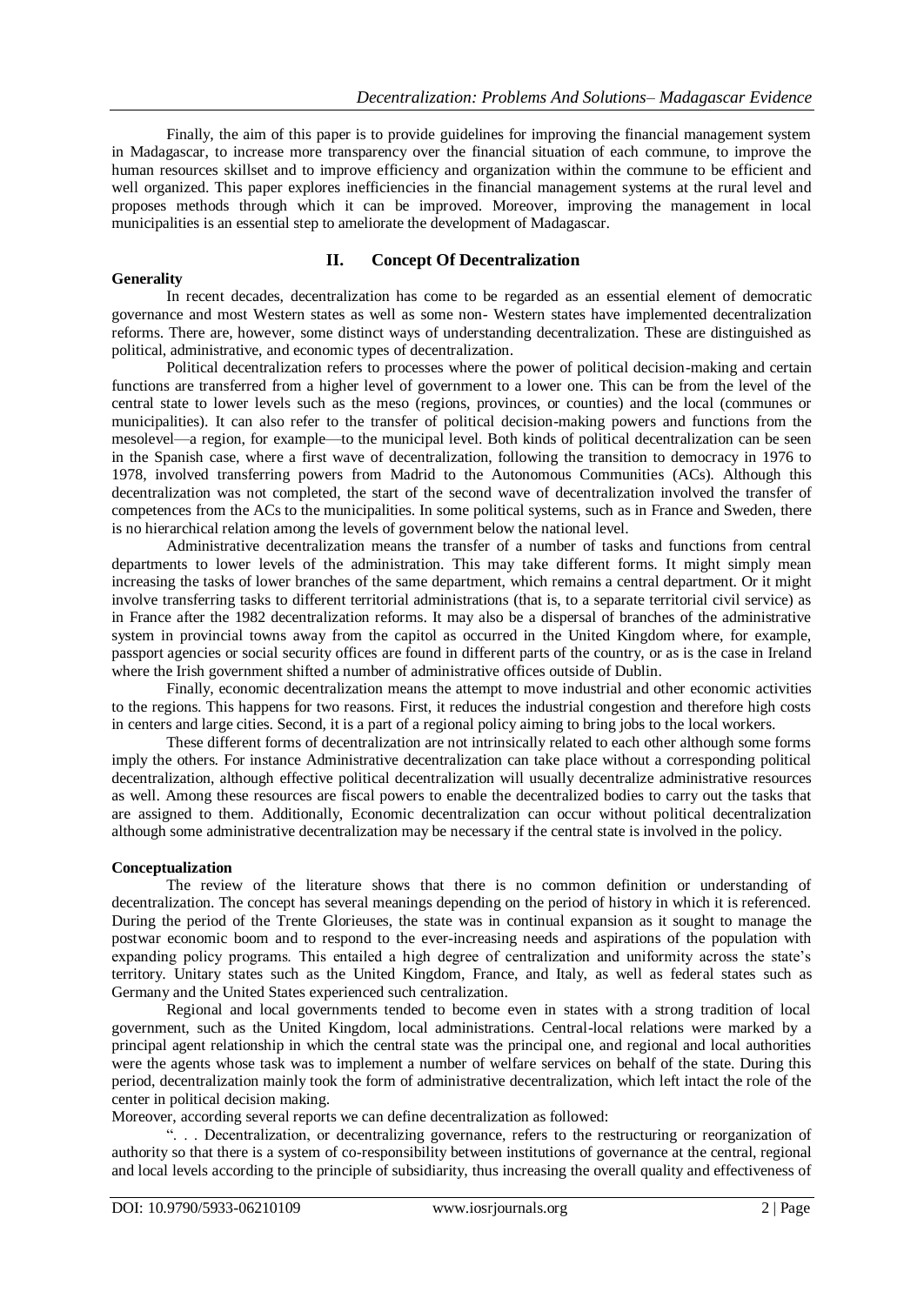the system of governance, while increasing the authority and capacities of sub-national levels. … Decentralization could also be expected to contribute to key elements of good governance, such as increasing people's opportunities for participation in economic, social and political decisions; assisting in developing people's capacities; and enhancing government responsiveness, transparency and accountability.

―. . . Decentralization stimulates the search for program and policy innovation, first of all because it is, per se, an innovative practice of governance. Second, because through its implementation, local governments are required to assume new and broader responsibilities in order to provide public services for all. The assumption of new responsibilities through decentralization often requires improved planning, budgeting and management techniques and practices; the adoption of new tools; and the development of improved human resources to operate the decentralized program."

Decentralization is considered as means of improving the quality and accessibility of local public services and promoting local development, which in the view of many international development organization, makes it an important aspect of governance system (UNDP, 2002).

## **Decentralization versus Deconcentration**

In a more comprehensive view of the decentralization, a comparison can be made with the concept of deconcentration on the basis of agents, finances, administration and decision. This is shown in the following table.

|                                                                                    | <b>DECENTRALIZATION</b>            | <b>DECONCENTRATION</b>        |  |
|------------------------------------------------------------------------------------|------------------------------------|-------------------------------|--|
| <b>AGENTS</b>                                                                      | Elected                            | Appointed                     |  |
| <b>FINANCES</b>                                                                    | Own resources (Financial autonomy) | <b>State Bugdet</b>           |  |
| <b>ADMINISTRATION</b>                                                              | <b>Administrative Autonomy</b>     | <b>Following State Policy</b> |  |
| <b>DECISION</b>                                                                    | Making decision on his behalf      | On behalf of the State        |  |
| Table 1: Table showing the difference between decentralization and deconcentration |                                    |                               |  |

**Table: Decentralization versus Deconcentration**

As shown in the table above, there are differences between the concept decentralization and deconcentration. In the context of this research we shall focus on decentralization.

In addition to the characteristics described above, there are specific advantages to a decentralized governance system. These are explored below as well as several disadvantages.

| <b>ADVANTAGES</b>                                                                                                                                                                                                                                                                                                              | <b>DISADVANTAGES</b>                                                                                                                                                                                         |
|--------------------------------------------------------------------------------------------------------------------------------------------------------------------------------------------------------------------------------------------------------------------------------------------------------------------------------|--------------------------------------------------------------------------------------------------------------------------------------------------------------------------------------------------------------|
| <b>Improving services</b><br>Better appropriate to local needs<br>More flexible<br>$\overline{\phantom{0}}$<br>More innovative<br>$\overline{\phantom{0}}$<br>Cheaper<br>$\blacksquare$                                                                                                                                        | <b>Dangers for services</b><br>Overspending<br>State withdrawal in relation to its economic and social<br>functions<br>Local agents unqualified, independent and willing to take<br>$\blacksquare$<br>risks. |
| <b>Promoting local democracy</b><br>Increasing participation<br>Integration of local needs and interests<br>$\overline{\phantom{0}}$<br>Autonomy and political integration of minorities<br>$\blacksquare$<br>Opportunities for membership of organizations<br>$\overline{\phantom{0}}$<br>private in acting and communicating | Local politics remains a politician<br>Reduced responsibility of local elected officials if local<br>elections are considered unimportant and produce a low<br>participation                                 |
| <b>National Integration</b><br>Distribution of resources more equitable<br>$\overline{\phantom{a}}$<br>Vertical sharing of power<br>$\overline{\phantom{0}}$<br>Tasks are performed conjointly<br>-                                                                                                                            | <b>Risk of separatism</b><br>Institutionalization of ethnic fragmentation<br>٠                                                                                                                               |

## **Table 2: Table showing the advantages and disadvantages of decentralization**

As we can see, all of the forms of decentralization can play an important roles in political, economic and social activities in countries even it also has its disadvantages.

# **III. Decentralization In Madagascar**

A decentralized local authority in Madagascar is a portion of national territory in which all its citizen voters (Malagasy nationality) manage the local or regional activities. Their primary responsibilities include the economic, social, scientific, technologic, health and cultural development of their administrative jurisdictions. The creation and delimitation of regional and local authorities must respond to the criteria of homogeneity geographic, economic, social and cultural homogeneity. These criteria are determined by the constitution of Madagascar and Law.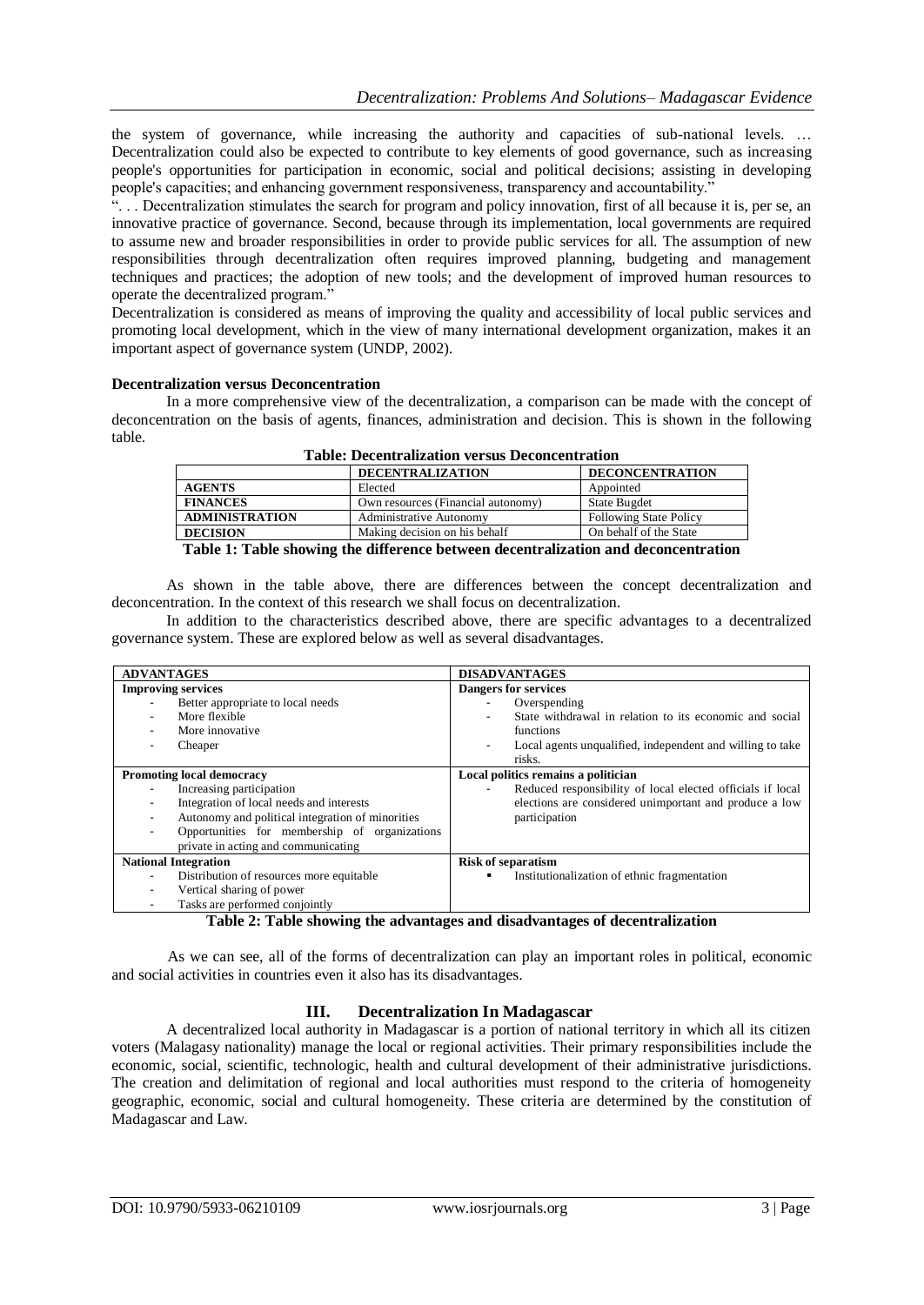## **History**

The move towards to decentralization is not new, as far back as the period of colonization, and throughout different regimes administrations. Leaders have always attempted to decentralize government to establish the legitimacy of the regime.

- In fact, they encountered the same problems that persist today:
- A large area poorly served
- Resources largely insufficient
- Human resources uncertain

On the eve of independence, Madagascar had 26 urban townships, 5 of which were fully operational, and 237 rural townships. From 1959 onwards, municipal institutions were standardized across the country (decision taken under Order of 24 August 1960). The number of rural townships increased to 739 and gradually all urban townships became fully operational, and were based on a structure very similar to that set out by French law. The existence of these township-style institutions was coupled with a centralized State, however. The 1992 Constitution opened up the way for decentralization. In its current form, decentralization in Madagascar is the product of a ten-year long process that is both an extension and an offshoot of political fluctuations in the country. The response to the principle of "moving developments forward" (townships date back to 1994–5, autonomous provinces to 1998 and regions to 2004) resulted in a complex structure that has been criticized at times for the loopholes and the relative lack of coherence and/or usefulness of documentation. Here, townships appear as the most deeply-rooted of decentralize entities, as they are the oldest and the most familiar to the people due to the proximity of their services. This process, which was standardized across the country, appeared to correspond to the country's cultural situation, however. It related to the union of a pluralistic tradition, present since the time of independence (although its role has been limited and controlled during certain periods), and a people centered practice favoring local structures. These are all factors which strengthen and legitimize decentralization as a way of responding to the solid attempts at democracy at its foundation.

The documentation forming the basis of the decentralization process in Madagascar dates back to the 1990s. These texts set out the goals and principles upon which the idea of decentralization is based in Madagascar. Law N°. 93-005 states under Article 2 that decentralization "...aims to give the national geographical landscape a rational structure across the country to serve as an institutional framework for the effective participation of citizens in managing public affairs and as points of economic growth‖. According to Article 1 of Law N°. 94-008 of 26 April 1995, a decentralized local-level authority "is a section of national land in which all Malagasy voters who live there govern regional and local activity with a view to promoting economic, social, health related, cultural, scientific and technological development within their constituency. With help from the State, it guarantees territorial planning, environmental protection, improvements to living conditions, as well the preservation of its identity. It is granted legal status and financial autonomy. With help from the State, it guarantees public security and administration". This definition is followed up by Article 4 of Law N°. 93-005, according to which decentralized local level authorities "are granted legal status, financial autonomy, and as an institutional framework, guarantee effective participation of all citizens in managing public affairs, as an expression of their diversity and uniqueness. They are governed freely by councils elected by universal direct vote, in accordance with conditions set by the law and by regulations".

The debate concerning decentralization became an important element in Malagasy political life since 1994. However, the recurrent changes to territorial divisions in the country have failed to establish a strong decentralization process. In effect every change Republic was accompanied by the change of territorial division. Institutional instability has accelerated under the Third Republic with a change of territorial division in each revision of Constitution. Different existing communes, only commune have operated continuously since 1994/95. Since the third republic (2003), the government recognized that the decentralized local level authorities in Madagascar are the regions and communes. Actually, Madagascar contains 22 regions comprising 119 districts. The existing 119 districts guarantee legal control of the communes. The 1,557 communes are the lowest level of decentralized local authority.The constitution of the fourth Republic reintroduces provinces as local government. In fact, the territorial division of the fourth republic reveals 3 levels of decentralized territory:

- **Provinces:** coordination and harmonization of the development and provincial interest. The Head of Province should be elected under the principles of universal suffrage. Deliberative functions are exercised by the provincial Council, the members of which are elected under universal suffrage. In reality, this level was not set up yet.
- **Regions:** economic and social vocation and planning of the town and country planning. Executive function exercised by an organ managed by the Area manager who should be elected by universal suffrage.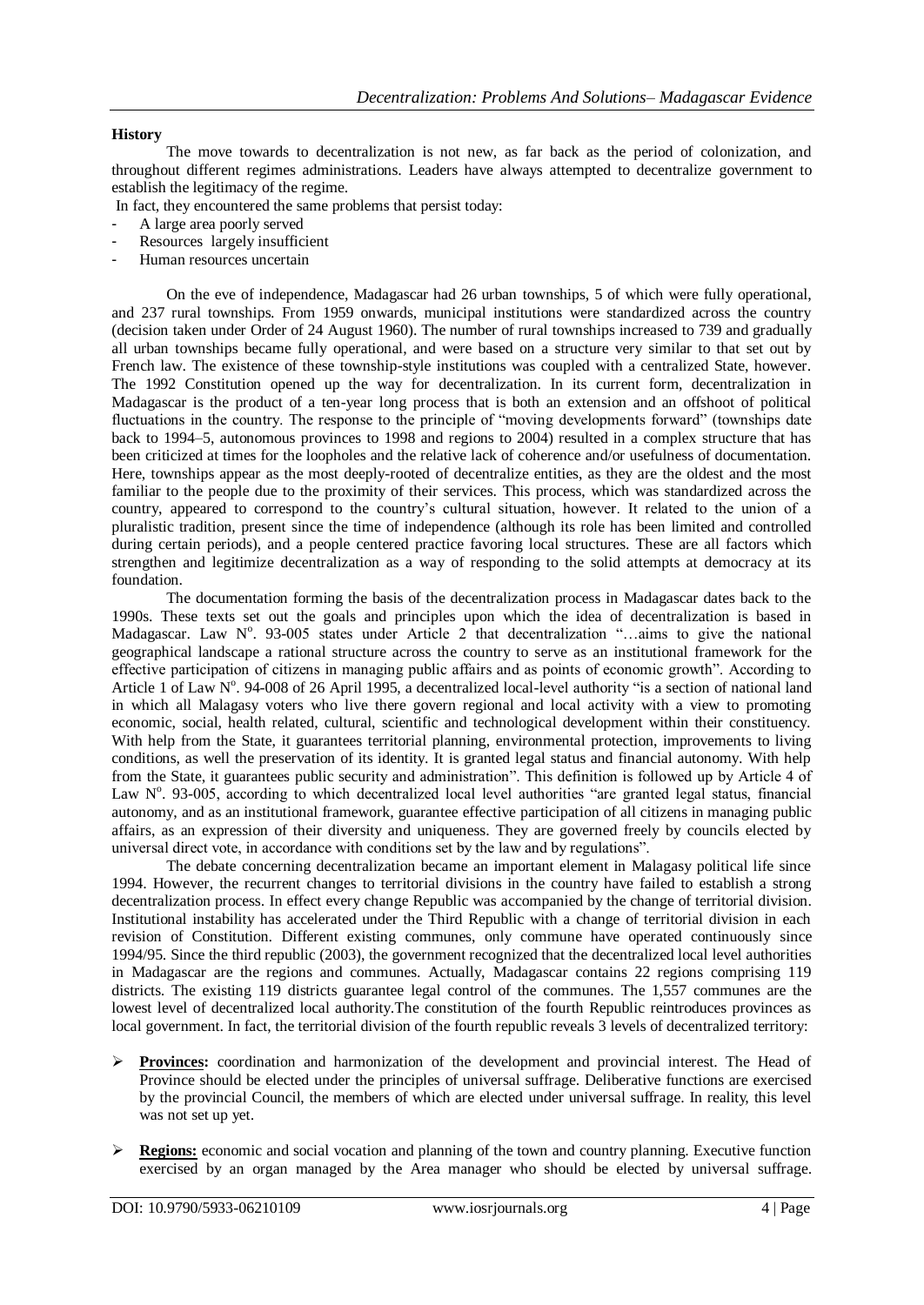Deliberative functions are exercised by the Regional council, the members of which are elected by the universal suffrage. The head of the region is appointed by the executive power.

 **Communes:** urban and rural constitute the basic territorial entities. They contribute to the economic, social, cultural and environmental development and can establish themselves in groupings (links between local authorities). Executive and deliberative functions are exercised by different organs and elected in the direct universal suffrage. Since January 1st, 2012, the mandate of the mayors was extended. The communes are classified according to their population size, function (provincial, regional or district capital) and tax capacity. Communes are financed by grants from the central government, shared taxes and owned revenues and are administered by mayor and a council both elected by citizens.

## **Principles of decentralization in Madagascar**

The decentralization policy in Madagascar ensues from several principles:

- The general orientation of the decentralization policy registered in the Law  $N^{\circ}93$ -005 of January 26th, 1994;
- The principle of the free administration of Decentralized Regions with a measure of autonomy (Decentralized Territorial Collectivity);
- The distribution of skills between the State and the DTC, which is made considering the national, regional and local interests;
- The principle of subsidiarity, which is fact to confide the responsibility of a public action to the smallest entity capable of solving the problem itself which refers to the act of entrusting responsibility.

## **Organizational Laws**

Rules regarding the organization, functioning, and duties of territorial entities shall be established by law.

As we mentioned before, the decentralized local authority in Madagascar is a portion of national territory in which all its citizen voters (Malagasy nationality) manage the local or regional activities. Their primary responsibilities include the economic, social, scientific, technologic, health and cultural development of their administrative jurisdictions. The creation and delimitation of regional and local authorities must respond the criteria of homogeneity geographic, economic, social and cultural. These criteria are determined by the constitution of Madagascar and Law.

The creation and delimitation of territorial decentralized localities shall have some economic, social and cultural criteria. They are determined by law. The name of each decentralized territorial local may be modified by decree of the Council of Ministers after consultation with the regional authorities concerned.

The regions and communes are defined as local entities in Madagascar.

## **Regions**

Regions are essentially economic and social vocation. In collaboration with public or private organizations, the regions manage, coordinate and harmonize the economic and social development of all their territories and provide such as planning and implementation for all development activities.

The region is a strategic point of development.

- In the regions, the executive and deliberative functions are performed by separate bodies.
- The executive function is exercised by a body headed by a person elected by the terms and conditions established by law.

This person is primarily responsible for the strategy and implementation of all actions for economic and social development of the region.

This is the Head of Administration in the region.

## **Communes:**

Communes compete for the economic, social and cultural development of their territorial competence. The skills of the commune take into account essentially constitutional and legal principles as well as principle of closeness, promotion and defense of the population's interests.

As mentioned above, the debate around the decentralization is now a major political concern in Madagascar. However, frequent changes in territorial division did not facilitate a process of solid decentralization.

This is significantly low compared to Organization for Economic Co-operation and Development (OECD) countries where part of the expenses used the responsibility of the local government exceeds 30% , while in South-East Asia and in Latin America the amount allocated for decentralization is about 20% of public spending. In fact, compared to the average of other nations in the African continent, where it is estimated at 7%, Madagascar's decentralization budget remains embryonic where less than 4%. (Source: world Bank, country profile).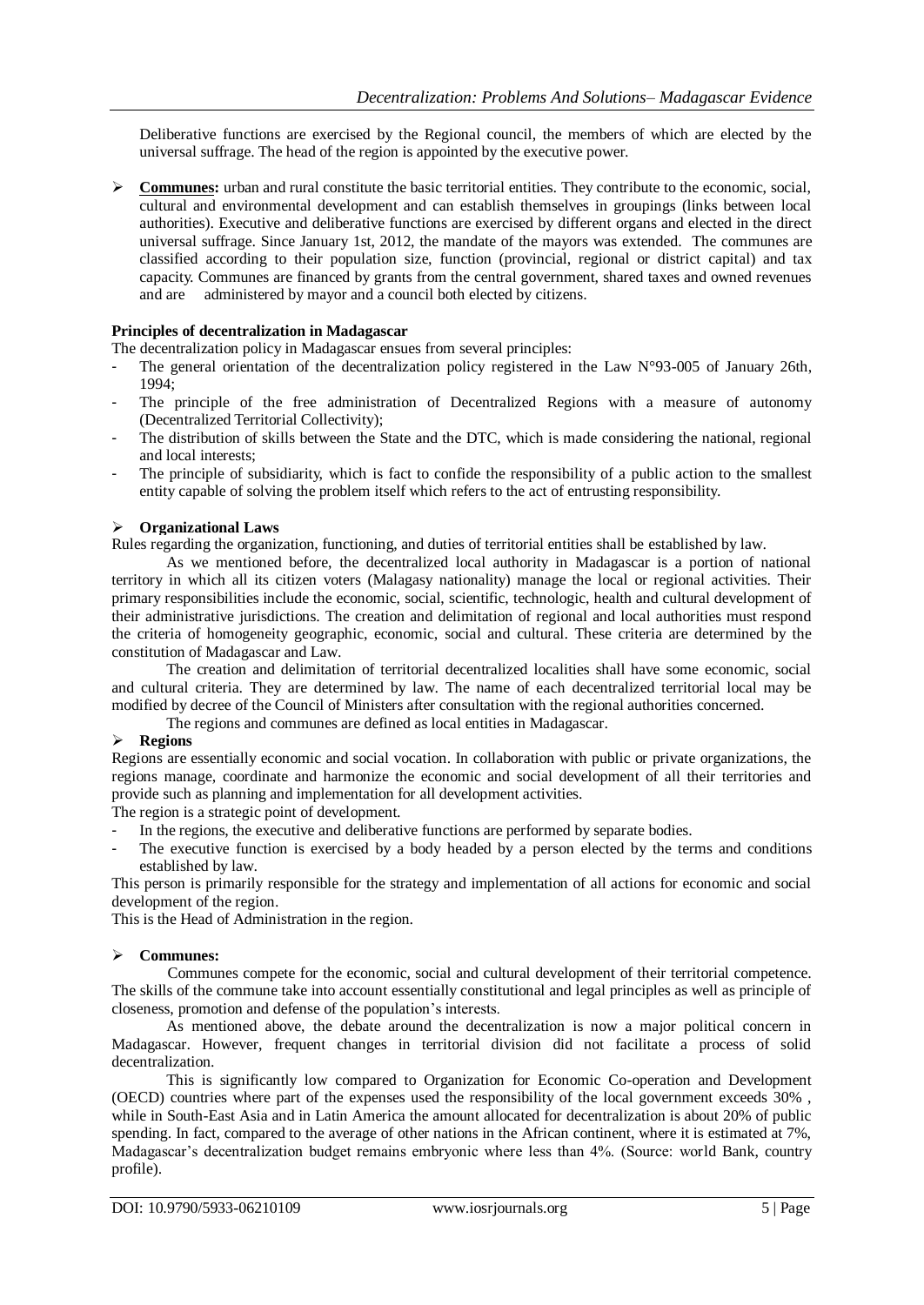The main opposition to the budgetary decentralization is in the lack of competence of the local authorities. In 2009, these were far from possessing the minimal base of skills which would allow them to effectively manage the public resources. There was an urgent need to improve their skills regarding: i) budget and financial management; ii) procurement; iii) human resources management; and iv) transparency to be accountable. Besides, the question of the initial training of the agents of regions with a measure of autonomy, considered fundamental in the process of decentralization, was discussed for several years without satisfactory answers.

Another difficulty lies in the subdivision between the centralized and decentralized organs. Indeed, the sectorial ministries tend to work vertically while the entire stake in the decentralization consists of adopting a transverse approach to the public policies. This situation maintains the country in an undecided position towards its commitments to decentralization.

## **Challenges**

Madagascar encounters many obstacles and has many challenges facing decentralization. The first problem is the political environment which is always unstable, as it is shown before that the decentralization in Madagascar changed at each succeeding republic. The changes under the first constitution of the third republic had the aim of introducing "effective decentralization". In fact, implementing this effective decentralization did not work for various reasons mainly linked to the lack of a coherent legislative framework.

## **"Defining responsibility among levels of government"**

This definition of responsibility is complex concerning the decentralization in Madagascar. In the constitution, the role of regions and communes are well defined, its organization, its structure and also the role of each administrator such as chief of the region, mayors, councilor are clearly defined. Yet the issue is that these persons do not follow the text. In Madagascar the local authority and decentralization both exists but the power is still centralized. The Local leaders in the regions and communes in Madagascar are usually associated with a political party

- Solution: all citizens included members of government, the administrators; all persons who are elected by the people should respect the constitution. In effect, the government should enforce constitutional principles and be aggressive in their pursuit of decentralization reform, constitutional amendments etc.
- $\triangleright$  "The level of centralized revenue is much higher"

The level of centralized revenue in Madagascar is much higher. In Madagascar, the central government collects more of the total revenue. This centralization of revenue leads to a structural imbalance in the composition of revenue, which could only be redressed by a progressive increase in the mid- to long term revenue for local level authorities. We should notify that, revenue in each communes are different because taxes collected are different.

 **Solution:**the responsibility of collecting the communes' own revenue should rest only on the communes. The government should apply a policy that all allocations for each tax go to one authority, and therefore it can exclude the possibility of splitting the revenue.

## **Lack of capacity or skills (Mayors)**

In Madagascar, most of the mayors have a difficulty to manage the communes. Most of the officials who have not received training on their executive role to manage projects have a difficulty to improve their capacity or skills. But, generally, Mayors have access to a mayor's guide and to the manual of budgetary procedure. However, some officials often have limited knowledge concerning these manuals because most of them are written in French.

**Solution:** Although elected by vote of the people all candidates for official posts should meet a minimum criteria set by government. This could be related to experience qualifications of educational certification. Additionally, the government should give training for these officials and for the employees in the communes. Sessions of management are needed. It would be possible and it could also serve as a way of modernizing the mentality of the people. As we know that these officials are elected by the people, but the government should make a policy and make some criteria for all persons who want to be a candidate, for example to get a high diploma.

## **Analyze SWOT of the communes in Madagascar**

After the analysis, we noticed the following facts: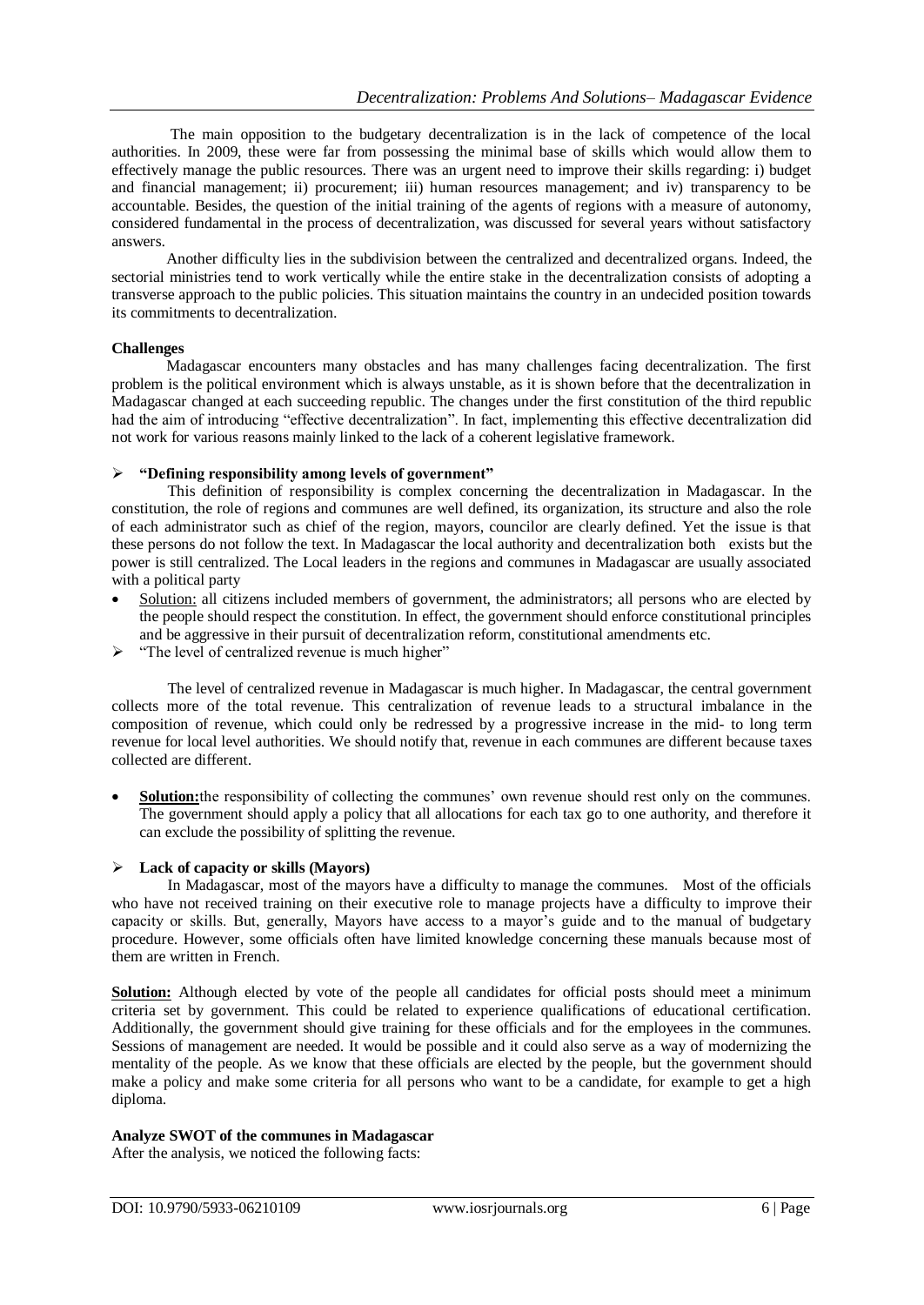| <b>Strengths</b><br>The commune obtains a State subsidy every year.<br>There is also a contribution of some partnership for<br>diverse investments<br>The results over the three years are positive.<br>$\bullet$<br>Revenues cover the expenses so, the commune<br>function normally. | <b>Weaknesses</b><br>The commune does not manage to get back the taxes owed<br>٠<br>by the citizens especially the IFPB.<br>The commune does not manage to collect a useful sum to<br>٠<br>make the investments planned at the beginning of year.<br>Some investments are cancelled<br>٠ |
|----------------------------------------------------------------------------------------------------------------------------------------------------------------------------------------------------------------------------------------------------------------------------------------|------------------------------------------------------------------------------------------------------------------------------------------------------------------------------------------------------------------------------------------------------------------------------------------|
| <b>Opportunities</b><br>The commune is vast and close to the city which is<br>favorable for new business start-ups to increase their<br>revenues.                                                                                                                                      | <b>Threatens</b><br>The commune is lacking resources to bring to a successful<br>conclusion its functioning and its attributions.<br>Lack of confidence between the citizens and the commune.<br>٠<br>Lack of communication between commune, citizens and<br>investors.                  |

## **Problems, sources and solutions**

| To remedy those problems, this paper proposes the following solutions. |  |  |  |  |  |
|------------------------------------------------------------------------|--|--|--|--|--|
|------------------------------------------------------------------------|--|--|--|--|--|

| <b>Problems</b>                                                                                                              | <b>Sources</b>                                                                                                                                                                         | <b>Solutions</b>                                                                                                                                                                                                                                                                                             |
|------------------------------------------------------------------------------------------------------------------------------|----------------------------------------------------------------------------------------------------------------------------------------------------------------------------------------|--------------------------------------------------------------------------------------------------------------------------------------------------------------------------------------------------------------------------------------------------------------------------------------------------------------|
| • The commune does not manage to get<br>back the taxes owed by the citizens<br>especially the IFPB.                          | • Lack of communication between the<br>commune and the citizens.<br>• Lack of confidence of the citizens in<br>the commune.<br>• Importance of the amounts of penalties<br>on arrears. | • Inform the citizens on the importance of<br>paying taxes.<br>Improve the communication between the<br>commune and the citizens to restore the<br>confidence.<br>■ Establish a tax amnesty each month where<br>overdue payments can be collected<br>without the imposition of penalties on the<br>taxpayer. |
| • The community does not manage to<br>collect the useful sum to make the<br>investments planned at the beginning<br>of year. | • Lack of communication between the<br>community, the citizens and the fund<br>provider.                                                                                               | Improve communication between the<br>٠<br>principles and agents (citizens and fund<br>providers)                                                                                                                                                                                                             |

## **IV. Recommendations**

If the political decentralization, through the division of the national territory in local and autonomous entities was accepted since the independence, this was not the case about the administrative and budgetary. There are more than 1500 communes in Madagascar and while most of spending is still controlled by the Central Administration, this asymmetry engenders regional disparities, in particular in terms of access to basic social services, which fosters social and economic frustrations.In order to facilitate decentralization for the development of the country, the following solutions are needed:

## **Effective sensitization and participation of the public:**

First of all, it is necessary to inform all citizens of the terms of the decentralization program. An understanding and awareness of the stakes involved will improve chances for program success. The strategies of application must also be communicated to the citizens for their support and individual or collective participation.

## **Training of the local elected members:**

Training constitutes a priority for the success of the decentralization program. Elected members should be more conscious of their responsibilities in local development and be capable of assuming the required roles to achieve it.Training financed by the State and the associations of regions with a measure of autonomy as well as by the partners in the development can contribute to the improvement of the performances of the local elected members. It is not only to master the local management but also and especially for being attentive to the national and international environment, with its opportunities and its evolutions.

## **The effective realization of the transfer of the competence and accompanying measures:**

It is urgent to apply all laws and texts about the transfer of competence by the administrations with a measure of autonomy. It passes inevitably by the application of the laws on the question, the signature of all the decrees of application and the additional ministerial decrees and their actual applications.

However, one solution taken by the commune to increase efficiency is budgetary allowance from the central government and the collection of appropriate resources in application of the law on the land, fiscal and stateowned regime of these communes.

## **Institutionalization of the communes` agents status**

The quality, continuity and efficiency of the local public service orders the implementation of an appropriate local public service. It will be a question ensuring the legal and social security of permanent agents,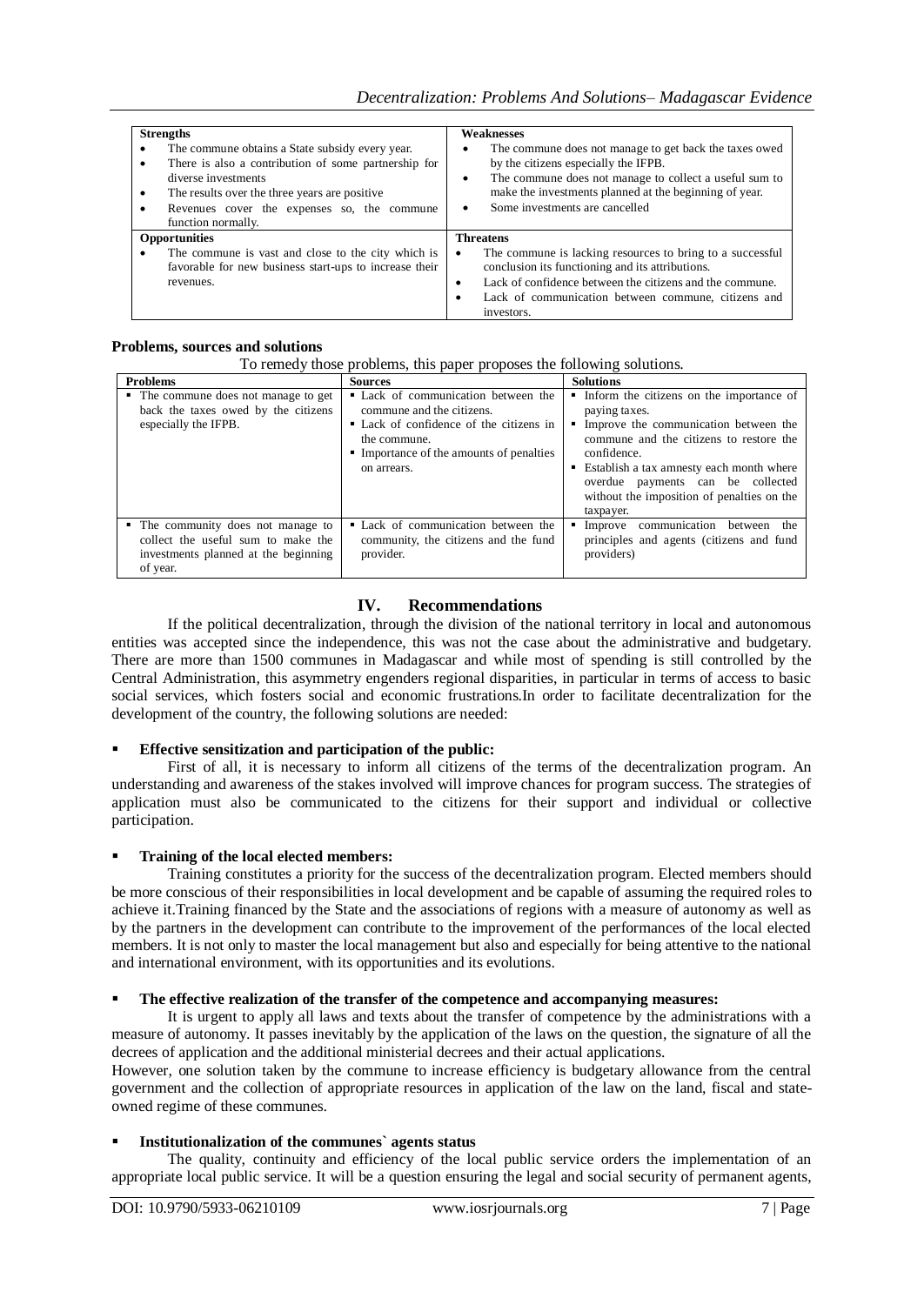beneficiaries of an adequate training to lead the local development. It is necessary to shield the agents of communes from the pressures, the threats and the political uncertainties.

For that purpose several projects of decrees concerning the status of commune staff of communes should be adopted by the government and applied by communes.

Beside the elected representatives, certainly under their authority but in respect for their right, the agents must achieve their missions with professionalism. The local public service must be insured, to the advantage of all the populations and the users, on the basis of neutrality, impartiality and equality. Sectors or training centers can be thus created for the agents intended to work in the decentralized communes.

## **The promotion of the cooperation between communes and encouragement of outside partnerships:**

Monitoring from central government can be also established to allow communes to bed better endowed and also to accompany those who are disinherited in their development. For that purpose, the methods of the cooperation between Communes will have to be the object of an associating study, the supervision and the communes through the local elected representatives and the local elites as well as partners in development.

Beyond inter-commune cooperation, decentralization also facilitates the direct relations with the international environment. Thus, actions of partnership can be undertaken to open opportunities of local development projects.

It is the duty of the State to create favorable conditions for this partnership through national stability and the maintenance of bonds of friendship, solidarity and confidence with the outside world.

The decentralization constitutes an irreversible process in the administrative organization of the State today. It requires populations to participate in the management of the local business. It is really a question of transferring responsibilities and means, not just problems.

 **Reclassifying the commune: it is needed to update the classification of communes in the country due to several aspects such as population and economic growth.** 

Concerning the financial management, it is important for local territories as communes, with a measure of autonomy, to improve the mobilization of their internal resources if they want to maintain their existence, gain credibility and develop. The viability of the communes, and especially the credibility of the commune's officials, are generally measured through their capacity, even their ingenuity, namely to mobilize the resources for their communes and to implement local development plans.

The results of many studies show that communes have real possibilities of mobilization of the local financial resources. These financial resources, when correctly mobilized and managed, constitute an important source of funding for the local development plans so allowing communes to improve the range of basic services and to promote real local development. To do it, the following measures could be taken by the communes' actors:

- A system of effective communication capable of improving the knowledge of the operators economic and populations on the importance of the local tax system in the improvement of the standard of living of the citizens;
- The implementation of follow-up mechanisms whereby the commune executives can guarantee the transparency of the management of the funds mobilized. It is also practical to establish open sessions where the commune executive can discuss with the population and report on its management plans and progress;
- The implementation by the local power supported by the central government of a convenient environment to stimulate citizens to settle their fiscal obligations. Indeed, the system of taxation must be based on the real capacities to pay and the classification of the taxpayers of the private sector has to take into account their real turnover;
- The implementation of incentive measures allowing the development of local economic activities susceptible to improve the potential of taxes.
- Creating an institution to monitor the financial management of all communes: in that case, all information about financial field will be available. This institution will also help government or partnership for subsidies to the commune by fixing the amount for example.

At the end of the process, we may notice an increase in the resources of the commune which it is necessary to use for the improvement of the services offered to the population. The implementation of a good system of financial management and the allocation of resources to the satisfaction of the priorities of the population are essential factors for sustainable success. However, it is important to establish long-lasting publicspirited reflexes. Indeed, the transparency which is imperative is well beyond the commune level.

The leadership of the Mayor constitutes a mattering pillar to deepen local democracy and governance, by offering citizens a suitable space to express his view and have his concerned answered because transparent communication is one of the most important factors for good local governance. It is necessary to emphasize the practice of transparency and the establishment of operating accounts for certain services. Indeed, there is a link